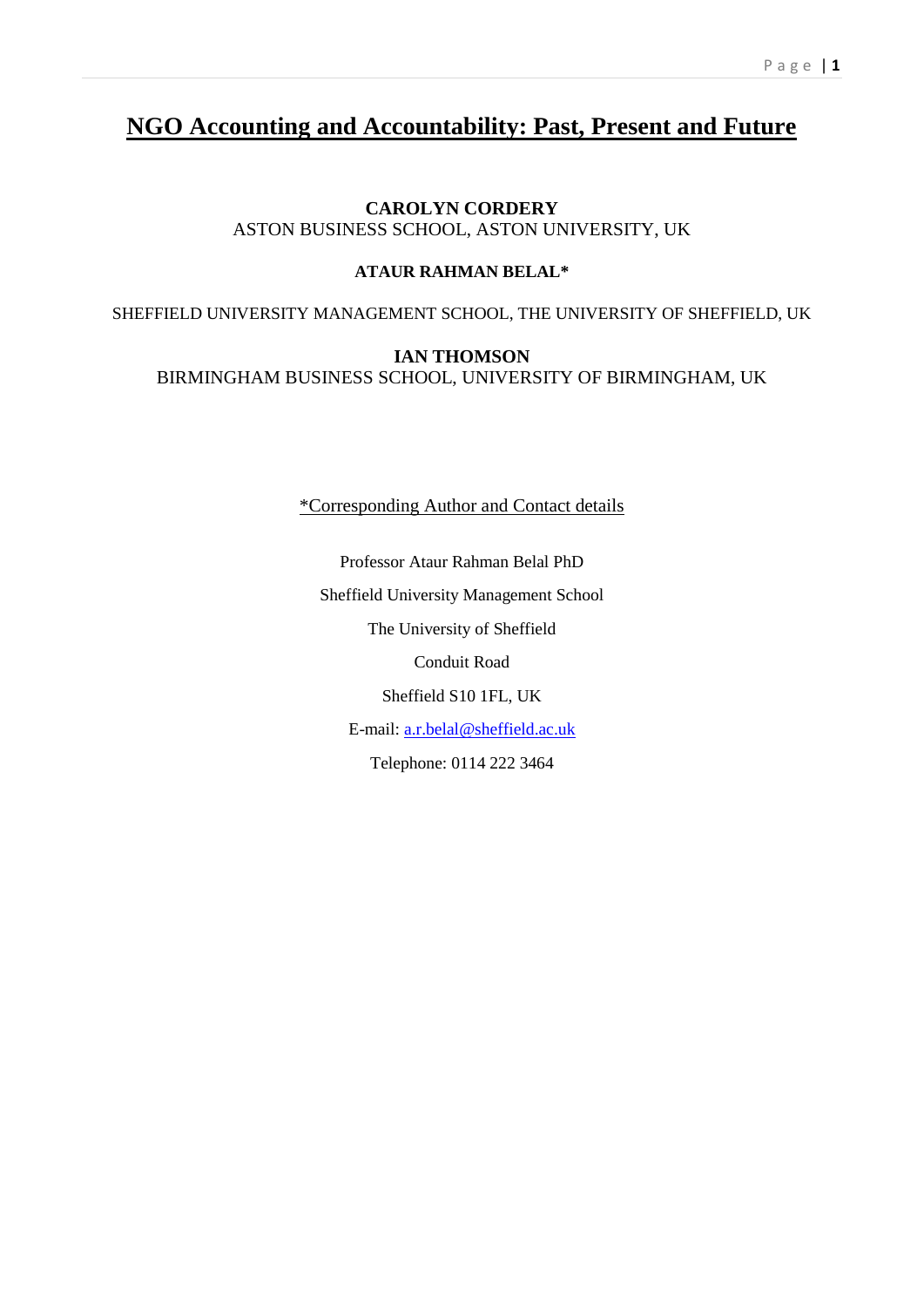# **NGO Accounting and Accountability: Past, Present and Future**

#### **Abstract**

The main aim of this paper is to introduce key themes of NGO accounting and accountability and provide an overview of the papers included in this special issue. These papers deal with formal reporting issues related to the regulatory requirements as well as various alternative forms of informal accountability mechanisms which are more related with the core social purpose of the organisation. This special issue contributes not only to the scholarly debates on NGO accounting and accountability but also to the various issues facing policy makers and NGO practitioners. We have provided a robust research agenda for future researchers.

**Keywords:** accounting; accountability; NGO; regulation; social purpose;

### **1. Introduction**

Issues of accounting and accountability are prime concerns of accountants, whether in practice or academe. However, the majority of accounting research is concerned about the corporate sector where presentation of corporate accounts display *inter alia* 'profit' or 'loss', and asset, liability and equity elements. This data enables analysis of such concepts as return on assets or investment. Nevertheless, a significant percentage of organisations have a social purpose and, rather than profit, seek to manage their financial and non-financial resources in order to maximise achievement of that social purpose. It is a sub-set of these organisations that this special issue focuses on. Specifically, we are concerned about accounting and accountability issues in non-governmental organisations (NGOs). This overview paper defines the term 'NGO' for the purposes of this issue, concluding that NGOs' social purposes and the non-distribution constraint are the two common characteristics.

As NGOs receive funding from stakeholders that do not necessarily receive value in return, and work with a range of beneficiaries, including the most vulnerable people in our society, there are frequent calls for NGOs to discharge accountability in more targeted ways and to wider sets of stakeholders (Agyemang, O'Dwyer, Unerman, & Awumbila, 2017; Dixon, Ritchi, & Siwale, 2006). These demands have led to tensions in NGOs between balancing different stakeholders' interests, NGOs' missions and resource constraints (O'Dwyer & Unerman, 2007; O'Dwyer & Unerman, 2008). These tensions are explored through a number of papers in this special issue and through this introductory paper.

This paper makes three contributions. First, in discussing the breadth and depth of the NGO sector, this paper conceptualises NGOs with respect to a variety of regulations, financing, governance structures, purposes, stakeholders and activities. Thus, it encourages researchers to cast their net wider when considering contexts in which to undertake their NGO study. Secondly, we summarise accountability issues, in particular highlighting the different forms that can be developed by NGOs to discharge a broad accountability to a wide range of stakeholders. Thirdly, this paper develops a number of issues that warrant further research.

Therefore, as well as introducing the papers in this issue, the paper proceeds by first dealing with definitional issues, then accountability and future research areas. It concludes with a summary of the papers in this issue and concluding thoughts. For easy reference we have summarised these papers included in this special issue in Table 1.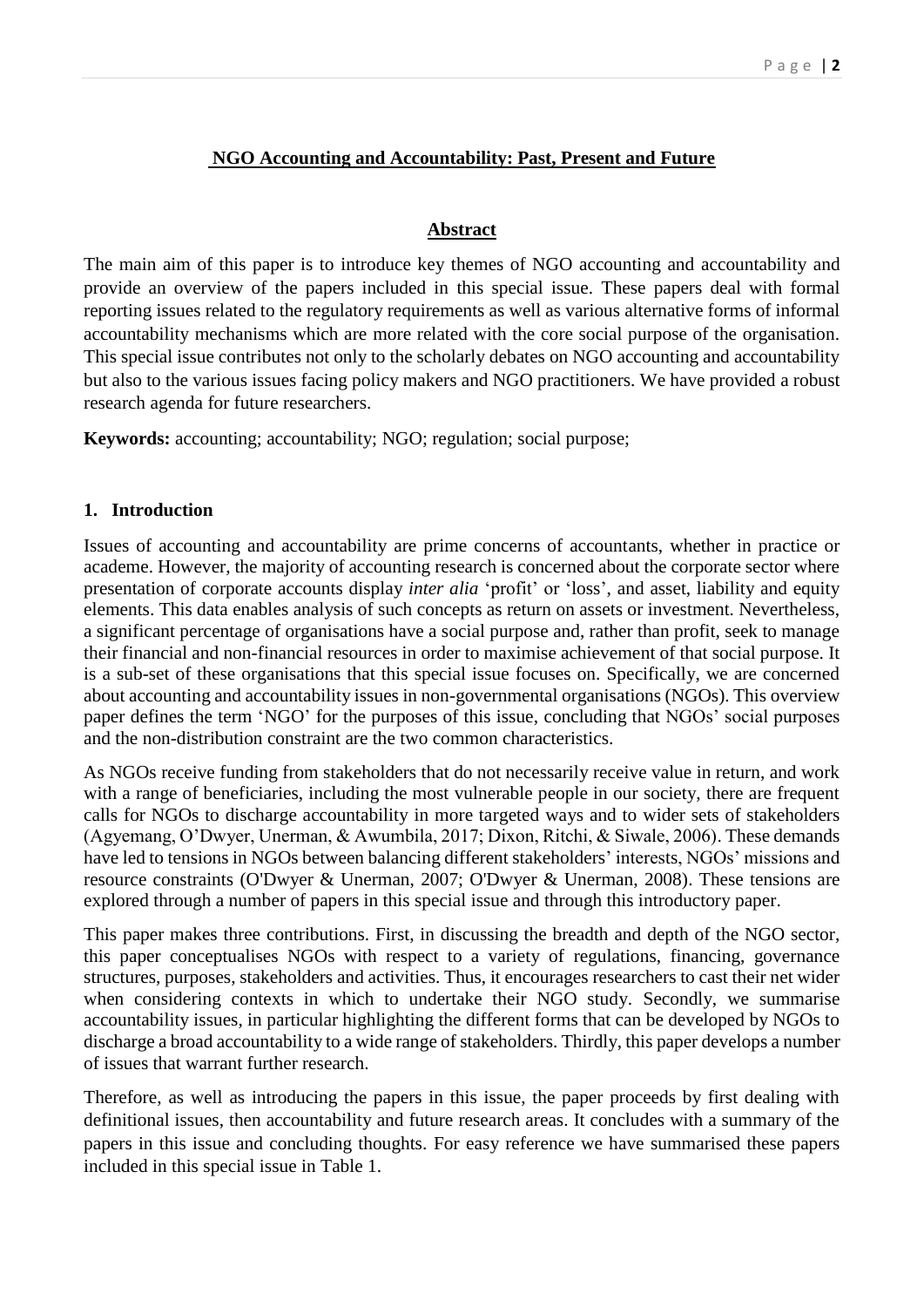## *Insert Table 1 here*

#### **2. NGOs- some definitional issues**

1

Entities whose prime purpose is social, rather than profit-making could be called 'not-for-profit'.<sup>1</sup> Such entities may be in the public or private sector and thus, traditionally, the term non-governmental has been applied to those organisations that are not-for-profit making (have a social purpose) and are private (a *de facto* approach).<sup>2</sup> The literature attempting to define this further is diverse and somewhat contested (for example, appearing in disciplinary journals on Developmental Studies, Public Administration, Accounting, as well as interdisciplinary Non-profit Studies and Organisational Studies) and the preferred terms have changed over time. Here we focus on definitional main themes that assist in understanding the purposes of this special issue in studying NGOs' accounting and accountability.

The main definitional themes that have emerged as important in relation to accounting and accountability are: regulation; financing; governance structure; purpose; stakeholders and activities. Each NGO has a unique configuration of accounting and accountability practices that is shaped by the contextual interaction of these six major themes. Therefore, how NGOs are characterised impacts on any evaluation or interpretation of their accounting and accountability practices. In this paper we propose an inclusive definition from our review of the NGO literature and from the editorial process involved in bringing together this special issue. Our definition of NGOs incorporates terms such as private social purpose organisations, charities, not-for-profit organisations, non-profit organisations, civil society organisations, social enterprises and service clubs.

Early attempts to define the scope of private social purpose organisations by Salamon and Anheier (1992a, 1992b) noted that many of the terms used have focused on a particular aspect of organisations, for example, that they may have volunteers, be tax-exempt, or charitable. They analyse the usefulness of a *de jure* (legal) definition, the source of income, and the functions (activities), before settling on a 'structural/operational' definition, which includes organisations that are: formal, private, non-profitdistributing, self-governing and voluntary (Salamon & Anheier, 1992a). This definition, which can be seen to incorporate charities, was used to launch a generation of comparative international research into the 'non-profit' sector (Salamon & Anheier, 1992b) (containing non-profit organisations (NPOs)) or, as they now term it, the 'civil society' sector with civil society organisations (CSOs) (see, for example, Salamon, Sokolowski, Haddock, & Tice, 2013). This structural/operational distinction is an important starting point for evaluating NGO accounting and accountabilities.

Nevertheless, Salamon's seminal and ongoing work tends to ignore a globalised *de jure* definition of an NGO, leaving such legal specifics to individual countries. Indeed, it is registered charities that have received the most attention from the accounting researchers that have considered NGOs. These analyses have used jurisdictional-specific definitions of charity which enable (and require) registration of certain entities with a regulator. Registered charities benefit from taxation rebates and increased legitimacy, although regulation is costly, particularly in terms of reporting requirements (Cordery & Deguchi, 2018). In this issue, McDonnell and Rutherford (2019) analyse the effectiveness of charities' risk reporting to the Office of the Scottish Charity Regulator (OSCR). Their work shows disparity in

<sup>1</sup> Hence, many term this sector the 'third sector' between government and for-profit entities. Alternatively, it could be called the 'community and voluntary sector', 'non-profit', 'not-for-profit' and many other variations (Cordery, Crawford, Breen, & Morgan, 2019).

<sup>2</sup> Nevertheless, Dawson (1998) and others divide international NGOs into 'Southern' NGOs (serving developing countries) and 'Northern' NGOs (advocating in developed nations).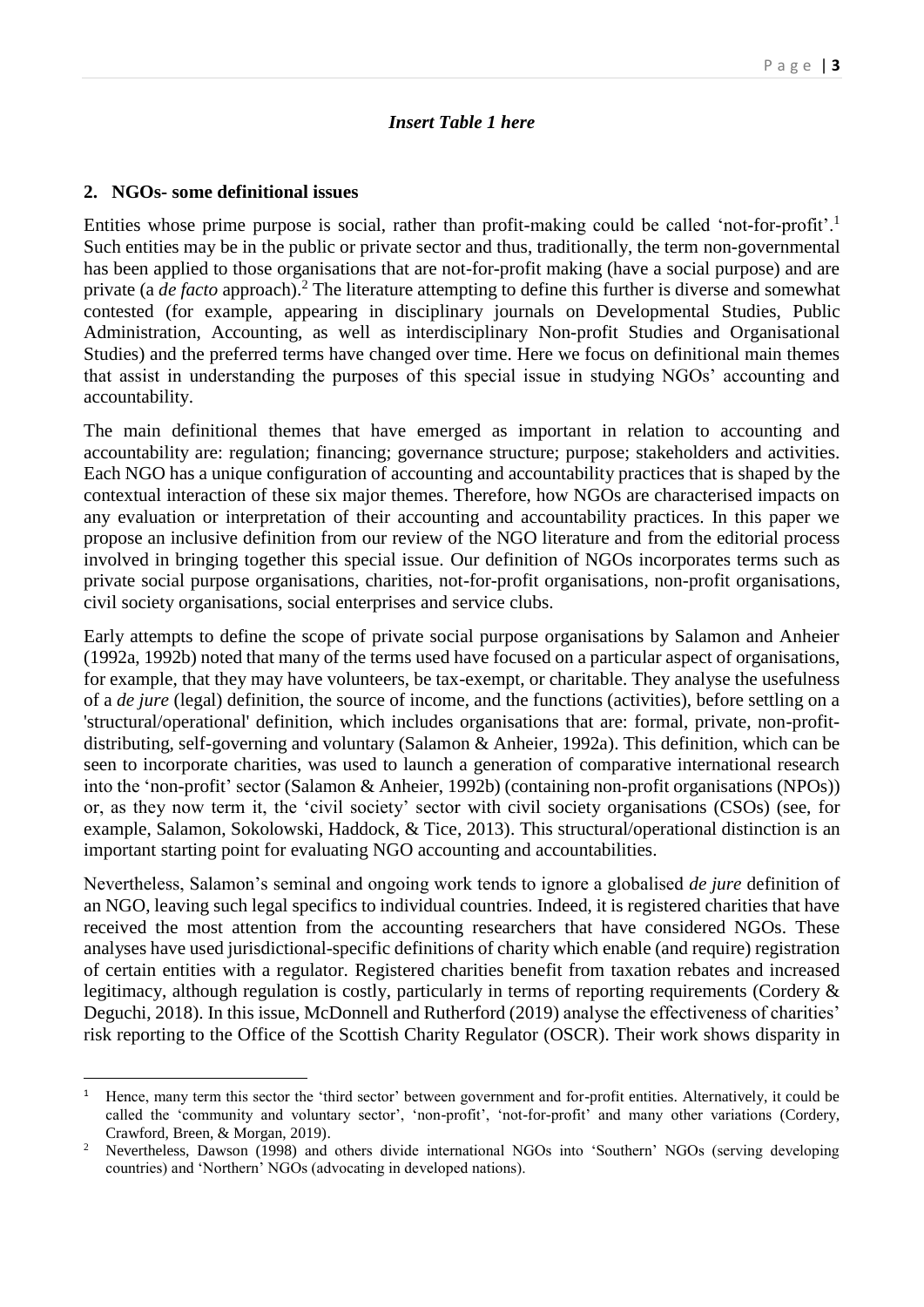charities' sizes and the effects of size on risk reporting. Kemp and Morgan (2019) find that charities registered with an adjacent regulator (Charity Commission of England and Wales (CCEW)) are unclear about risk factors, in particular, regarding the issue of 'qualified accounts'. These two regulators (OSCR and CCEW) are not alone in imposing financial reporting demands on those registered with them and Cordery, et al. (2019) draw on a multi-national survey to question whether a single international set of NPO financial reporting standards will arise to reduce the costs of mandated reporting in individual jurisdictions.

How NGOs fund their activities is of interest. First, it is recognised that although funding is often volatile (see, for example, Theodosopoulos, 2011), different forms of funding brings the necessity for specific accounting and accountability requirements. Hansmann (1986) bifurcates NGOs into 'donative', (those receiving donations), or 'commercial' (those charging for goods and services), however other studies have identified a range of different sources of funds, each with different accountability demands. These include, membership fees, public sector grants, research grants, project grants, bequests, income from trusts and many others. The nature of how an NGO funds its activities will have a considerable impact on how it accounts for its activities, who it accounts to and what it accounts for (Boomsma & O'Dwyer, 2019; Edwards & Hulme, 1996). This accountability does not simply relate to financial expenditure, but extends to other resources used within the organisation to deliver its purpose. Often the funders will attach specific forms of accountability as a condition of the NGO funding. This can create the need for multiple accounting to the different sources of funding or based on the accounability preferences of funders, including the role of NGOs in resourcing other NGOs (see for example, Connolly, Dhanani, & Hyndman, 2013; Cordery & Sim, 2018; Unerman & O'Dwyer, 2006). The range of ways that the sources of funding impact on the formal and informal accounting and accountabilities is a key dimension of all of the papers in this special issue.

The governance of NGOs is also important and organisational theorists, including Hansmann (1986), dichotomise CSOs as either mutuals (member-controlled), or those that are independently managed. Such a bifurcation ignores the shades along a continuum, as many large NGOs may have members, but cede real control to an independent governing body. It is not possible to establish a clear definition of an NGO through its governance structure. Yet, the specific governance arrangements in an NGO will impact on internal and external accounting practices and the extent to which they are formalised within institutional practices related to organisational purpose and regulatory requirements (O'Leary, 2017). Governance, purpose, finance, regulation and accountability are reflexively interrelated and need to be considered in context. In this issue, two studies highlight the member-based end of the governance continuum. Denedo, Thomson, and Yonekura (2019) analyse the actions of a number of community-connected, small, member-based NGOs, and the work of Yates, Gebreiter, and Lowe (2019) focuses directly on member-controlled service clubs. At the other end of the governance continuum, is the large, independently managed BRAC, the focus of the study by Uddin and Belal (2019).

NGOs are required to produce many different accounts, in different forms, to regulators and external stakeholders (Boomsma & O'Dwyer, 2019; Ebrahim, 2003; O'Dwyer & Boomsma, 2015; O'Leary, 2017; Unerman & O'Dwyer, 2006) particularly to the resource providers and beneficiaries. The accountability demands on NGOs are often considered to be greater than those imposed on other organisations (Unerman & O'Dwyer, 2006). These accountability requirements are enhanced from the felt responsibilities by those working in NGOs (Ebrahim, 2003; O'Dwyer & Boomsma, 2015). Demonstrating compliance with regulation through the production of audited formal financial reports is widely considered as necessary, but insufficient, to discharge NGOs' accountability responsibilities. Formal financial reports form an important part of NGOs assemblage of accounts. These reports are designed by regulators and standard setters to meet assumed needs of powerful stakeholders (often funders/donors) or to protect weaker, marginalised stakeholders (such as beneficiaries). However, the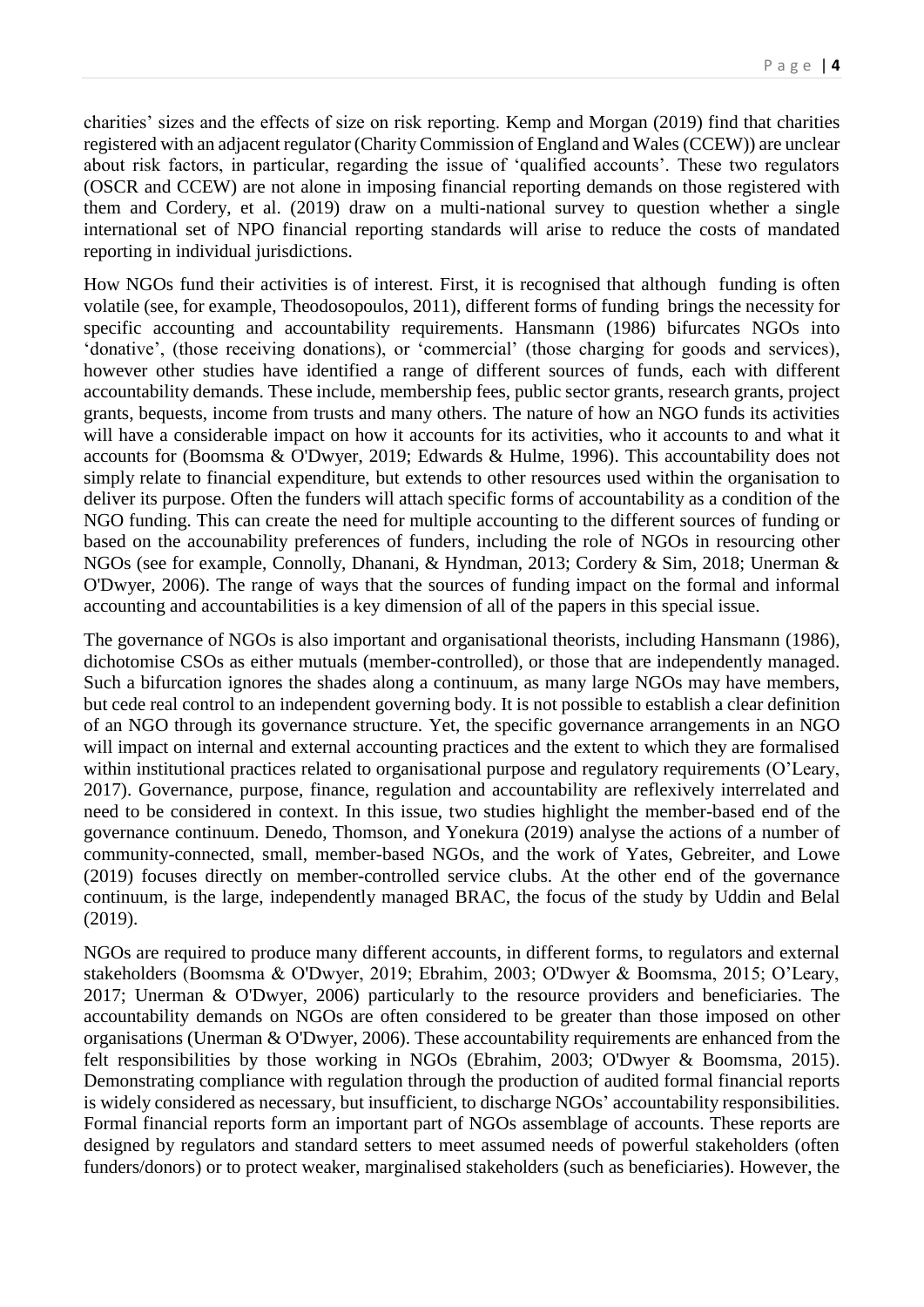effectiveness of these regulated reports is mediated through the nature, intentionality and operational effectiveness of the underlying regulations. The extent to which regulations incorporate the felt responsibilities of an NGO or the full range of stakeholder accountabilities, will impact on the demand and content of alternative, informal accounts.

There is an assumption that within NGOs there is a greater commitment to genuinely address the interests of a broad range of stakeholders (O'Dwyer & Unerman, 2007; O'Dwyer & Unerman, 2008) with a focus on substantive as opposed to procedural accountability (Gray, Bebbington, & Collison, 2006). In NGOs, accountability is felt as "an enabling rather than as a monitoring process" (Fry, 1995, p. 186) in order "to meet and stay true to the needs of clients, as well as itself" (Dixon, et al., 2006, p. 407). Such accountability is associated with a sense of obligation towards the NGOs' purpose rather than the sense of anxiety regarding the power of the stakeholders or financially-driven motives (O'Dwyer & Unerman, 2008). This combination of different factors leads to the provision of customised accounts to address the interests of the broad range of NGO stakeholders. Such accounts should be of NGOs' activity to achieve the stated purpose.

Prior research has identified that certain NGOs prioritise the marginalised, weaker stakeholders (Roberts, 1991, 2003) (for example, beneficiaries) over those providing resources. Meeting the accountability requirements of the funders and beneficiaries is considered a critical dynamic within most NGOs. NGOs depend on resources provided by others to meet their specific social purposes and NGOs are subject to external scrutiny as to how they have deployed their portfolio of resources. The diversity of NGOs' social purposes challenges the ability of accounting standard setters and regulators to design comprehensive, generic accounting and accountability processes.

The range of activities and social purposes associated with NGOs is extensive. Unerman and O'Dwyer (2006) split NGO activities as being 'welfare providers' or 'advocacy focused', whereas Salamon and Anheier (1992b) identified twelve different categories of activities. In relation to charities, Cordery, Sim, and van Zijl (2017) empirically categorise five different activities by funding (Classic Charities, Membership, Infrastructure, Trusts/Grantors, and Service Providers), which was extended by Cordery and Sim (2018) to include advocacy organisations as a sixth funded activity. Cordery and Sim (2018) show distinct differences in the accountability discharged by NGOs undertaking these different types of activities, which was also linked to how these activities were funded.

Thus, it is apparent there is a contested and, sometimes confused set of definitions for the NGO sector. Through Salamon's work (Salamon & Anheier, 1992a, 1992b; Salamon, et al., 2013), we note that some terms are fashionable in certain time periods. We also acknowledge that over the last 25 years, there has been a rise of different types of private, not-for-profit entities, such as the increase in social enterprises. Nevertheless, one common definitional NGO characteristic that takes precedence is social purpose (for example, Christensen & Ebrahim, 2006). Kluvers and Tippett (2011) note that it is this purpose, as expressed in these entities' missions and values, that plays an important role in organisational performance. A second common characteristic is that any surpluses made may not be distributed as profit. Our review of NGOs and NGOs' accounting and accountability practices suggest it is necessary to avoid bright-line definitions that will otherwise limit research that can explore these diverse and interesting organisations and the contexts they inhabit.

The interaction of the six definitional themes in the NGO ecosystem and the emergence of NGOrelated scandals and frauds has a number of specific attributes that are also necessary to consider in academic research, and these are highlighted through the papers in this issue. First, the NGO sector is a significant and growing part of many nations' economies (Salamon, et al., 2013), a matter which has led to the increase of regulation and reporting requirements (see Cordery, et al., 2019; McDonnell & Rutherford, 2019). Secondly, NGOs within this ecosystem are diverse in terms of size however measured (O'Leary, 2017). While most NGOs are small, the largest NGOs dominate the funding and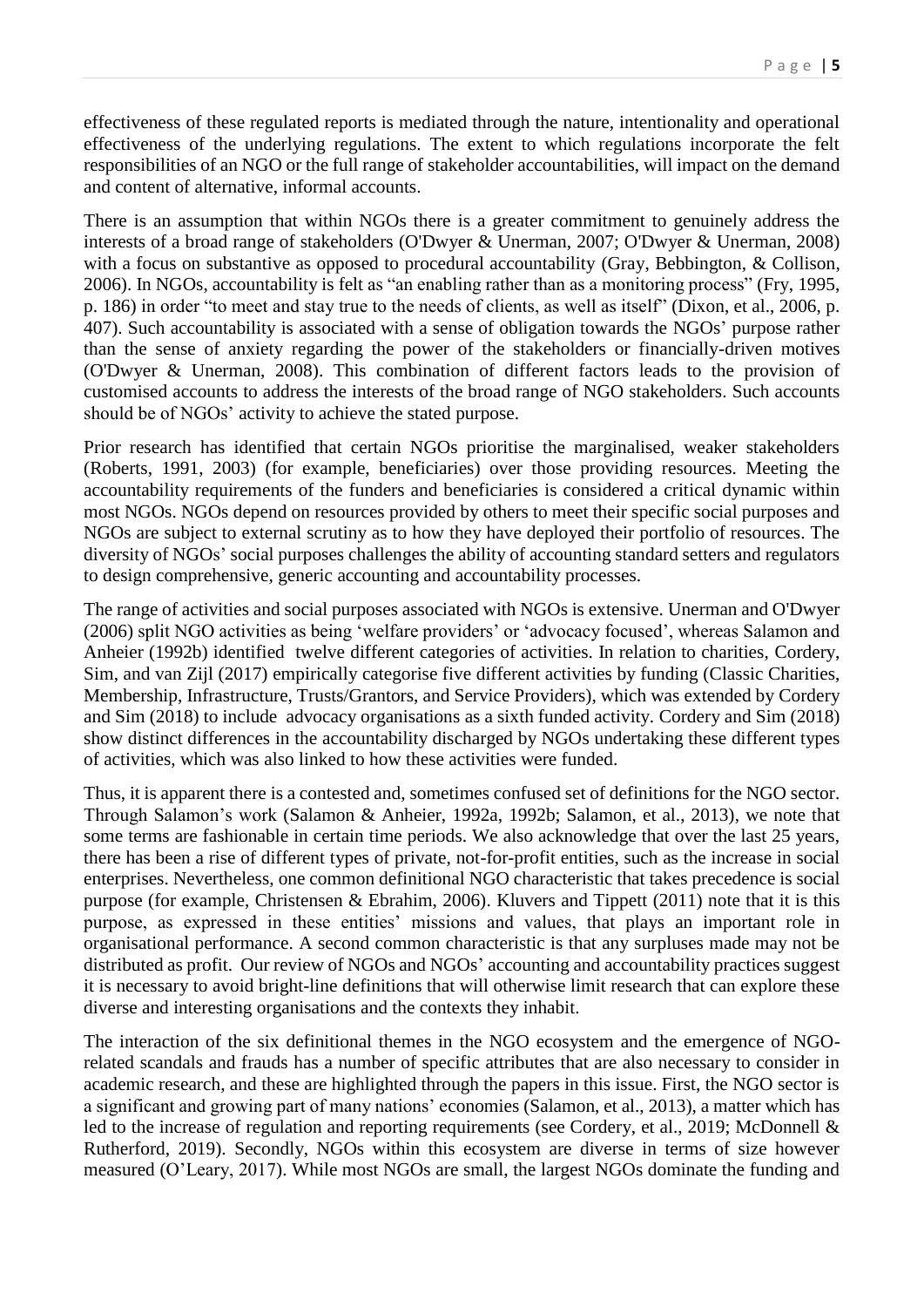activities within the sector (Cordery, et al., 2017). Accordingly, much research focuses on the largest of these entities (as do Uddin and Belal, this issue), yet in this issue we also include research on smaller, less well-resourced entities (Denedo, et al., 2019; Goncharenko, 2019; Kemp & Morgan, 2019; Yates, et al., 2019). Thirdly, NGOs' work is affected by the context in which they operate. Hence, papers have been selected for this issue to tease out the tensions that arise in specific environments. These include analysis of differences internationally (Cordery, et al., 2019), differences in purpose, and in specific contexts which may bring different responses to the challenges of NGO accounting and accountability (Denedo, et al., 2019; Goncharenko, 2019; Uddin & Belal, 2019).

#### **3. NGOs, social purpose, accounting and accountability**

As discussed earlier, evaluating or understanding NGO accounting and accountability practices involves consideration of a number of contextual factors. NGO accounting and accountability practices are associated with fulfilling a number of different expectations and, especially those designated as charities, are often required by regulators to meet enhanced levels of financial accountability compared to 'for-profit organisations' and public sector organisations. Despite this, often contextual factors intersect to create additional purpose-driven accountability demands to which NGOs respond by developing social accounting practices. In our review of the literature and the articles in this special issue we have identified four, overlapping, demands associated with NGO accounting and accountability. These demands include: external regulatory compliance; organisational governance and management; stakeholder engagement; and demonstrating delivery of purpose. The accounts, formal and informal, produced by NGOs are often used to meet more than one purpose, which can lead to a mixed evaluation depending on the perspective taken or theoretical approach taken. For example, an annual financial report could be considered satisfactory in terms of its full compliance with regulations, but inadequate from stakeholder engagement perspective. This tension is identified in a number of papers in this special issue (for example, Cordery, et al., 2019; Kemp & Morgan, 2019; McDonnell & Rutherford, 2019).

Table 2 provides a structure within which to position the papers in this special issue. Table 2 places a number of accounting and accountability practices in the context of the six definitional characteristics of NGOs and the four demands associated with NGO accounting. Table 2 is not an exhaustive mapping of all NGO accounting and accountability practices, but is suggested as a framework to understand, interpret and integrate the seven different papers in this special issue.

#### *Insert Table 2 here*

As mentioned previously, NGOs are required to produce many different accounts, in different forms, to regulators and external stakeholders (Christensen & Ebrahim, 2006; Ebrahim, 2003; O'Dwyer & Unerman, 2007; O'Dwyer & Unerman, 2008; O'Leary, 2017). Included in NGO accounts are formal financial reports required by different regulators to meet minimum levels of financial accountability. The extent to which these formal reports and associated governance regulations capture the accountability demands of NGO stakeholders are addressed in three papers – Cordery et al (2019), Kemp & Morgan (2019), and McDonnell & Rutherford (2019). These papers draw out the extent to which the intentions underpinning the regulations are met as well as critiquing the ability of the regulations to meet critical elements of effective NGOs accountability.

In their paper, Cordery, et al. (2019) position financial reporting as an important accounting practice for not-for-profit organisations to discharge their accountability in relation to donations and funding. Their survey uncovers a tension between the importance of local financial reporting practices and a majority view that international financial reporting standards are required. Their analysis, using institutional logics, suggests that existing financial reports are insufficiently standardised to meet the needs of all stakeholders. However, there was clear conflicts associated with significant patterns of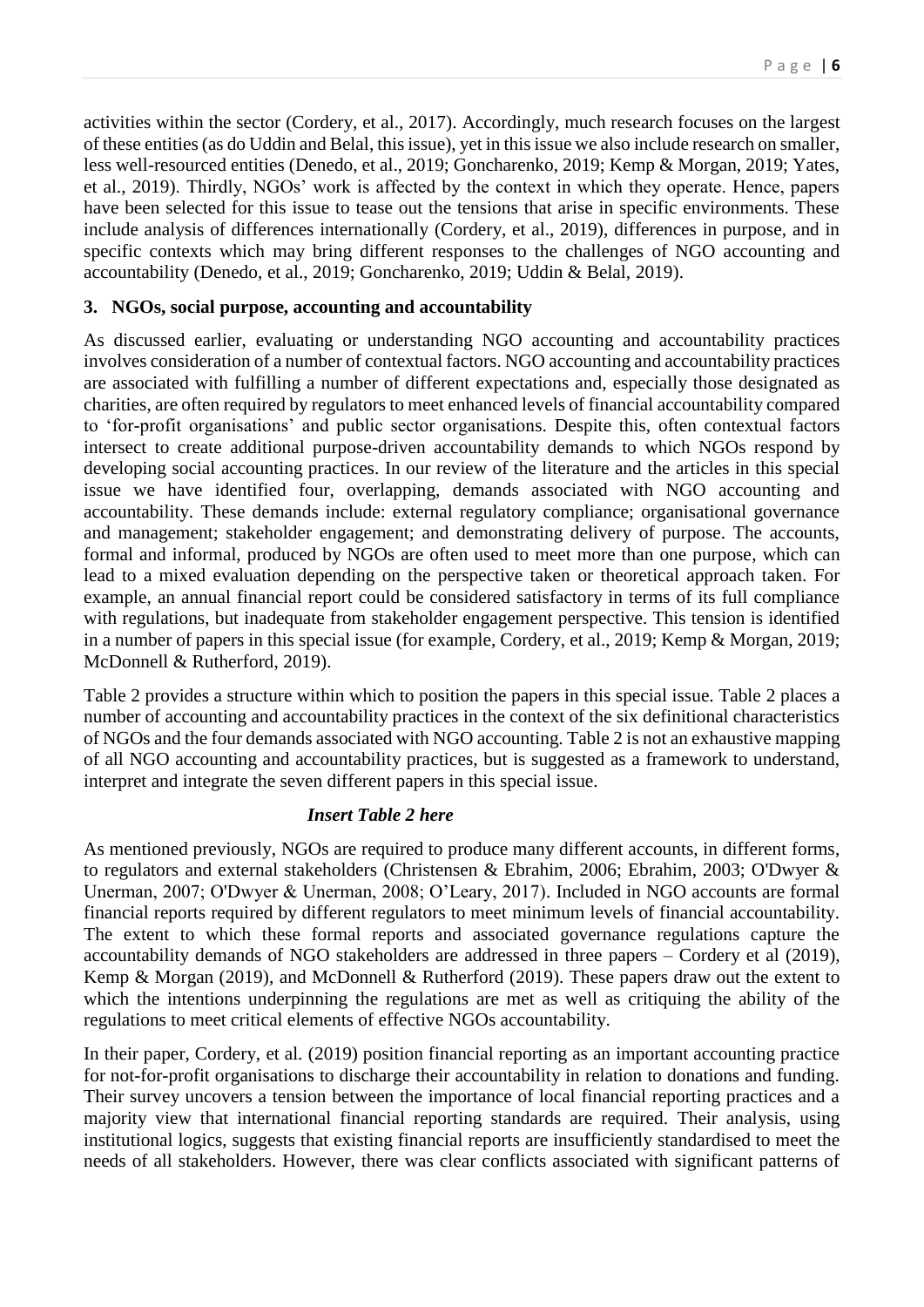beliefs in the key stakeholder groups and that this will likely impact the development of financial reporting standards and practices.

The starting point of McDonnell and Rutherford, (2019) is that financial loss, fraud and theft, and problematic personal behaviour of those involved with charities are creating new accountability demands. In their study they analyse charities' responsesto a new regulatory requirement to voluntarily disclosing details of serious incidents that may threaten their organisation. Their analysis identifies that the lower the risk of organisation demise the more likely the charities are to disclose these critical incidents. Larger, older organisations that have previously been subject to a regulatory investigation are more likely to report serious incidents. However, disclosure is less prevalent in the smaller, younger charities where there is perceived to be a greater risk to the charity arising from the incident. Their research identifies a potential problem in relying on compliance with risk disclosures as a way of governing charities.

Audit and assurance is seen as an important practice in financial reporting in relation to regulatory compliance, governance and accountability, stakeholder engagement and legitimating the organisation to funders and beneficiaries. Key to the practice of financial reporting audit is the concept of qualified accounts. Prior to Kemp and Morgan's study, (2019) it was assumed that preparers and users of charity accounts understood the importance of account qualification. Since 2014 charities filing accounts with the Charity Commission for England and Wales have been asked whether their accounts were qualified. However, Kemp and Morgan (2019) have found that 96% of small charities who have stated that their accounts are qualified have mis-answered the question. The notion of qualified accounts has subsequently been found to be misunderstood both by operational charities and their funders. Given that regulations use qualified reports as a trigger for possible regulatory investigation, this misunderstanding raises serious questions on the efficacy of audited financial reports for the regulation, governance and stakeholder engagement of charities.

The importance of purpose drives the development and implementation of accountability mechanisms that enable "the art of making judgements and is moulded around the idea of fairness, which involves doing the right thing in the community" (Lehman, 1999, p. 230). However, it should be noted that these locally determined 'right things' may not be quantifiable or capturable in formal, financial accounts and may require to be qualitatively and subjectively accounted for. This will be part of NGO governing mechanisms that require an NGO to recognise and take responsibility for the impact of their actions on the community practices in which they operate if they are to "conduct itself in a fashion that is seen to be empathetic, authentic and productive socially as well as financially" (Lehman, 2007, p.174) while creating social change. This requires NGO accounting and accountability practices that not only provide decision-useful information but also information that critically assesses NGO activities (Schweiker, 1993). In general, all the papers in this special issue recognise that without an appropriate recognition of NGOs' purposes, their accounts can be subverted, intentionally or unintentionally, to become a tool to maintain and advance individuals' own interests, resource accumulation and power.

Yates et al. (2019) explore the nature of internal accountability within social purpose organisations, focussing on three service clubs. Their paper utilises Roberts' framework of individualising/hierarchical and socialising/intelligent forms of accountability, with socialising forms of accountability dominating accountable space within service clubs. In their case study of Round Table International, they observe the development of accounting practices, customised to local needs, activities and maintaining essential community relationships. The usefulness of formal management accounting controls was challenged and in some cases actively subverted in favour of a more intelligent accountability dynamic at the grassroots level. Their work demonstrates how one organisation used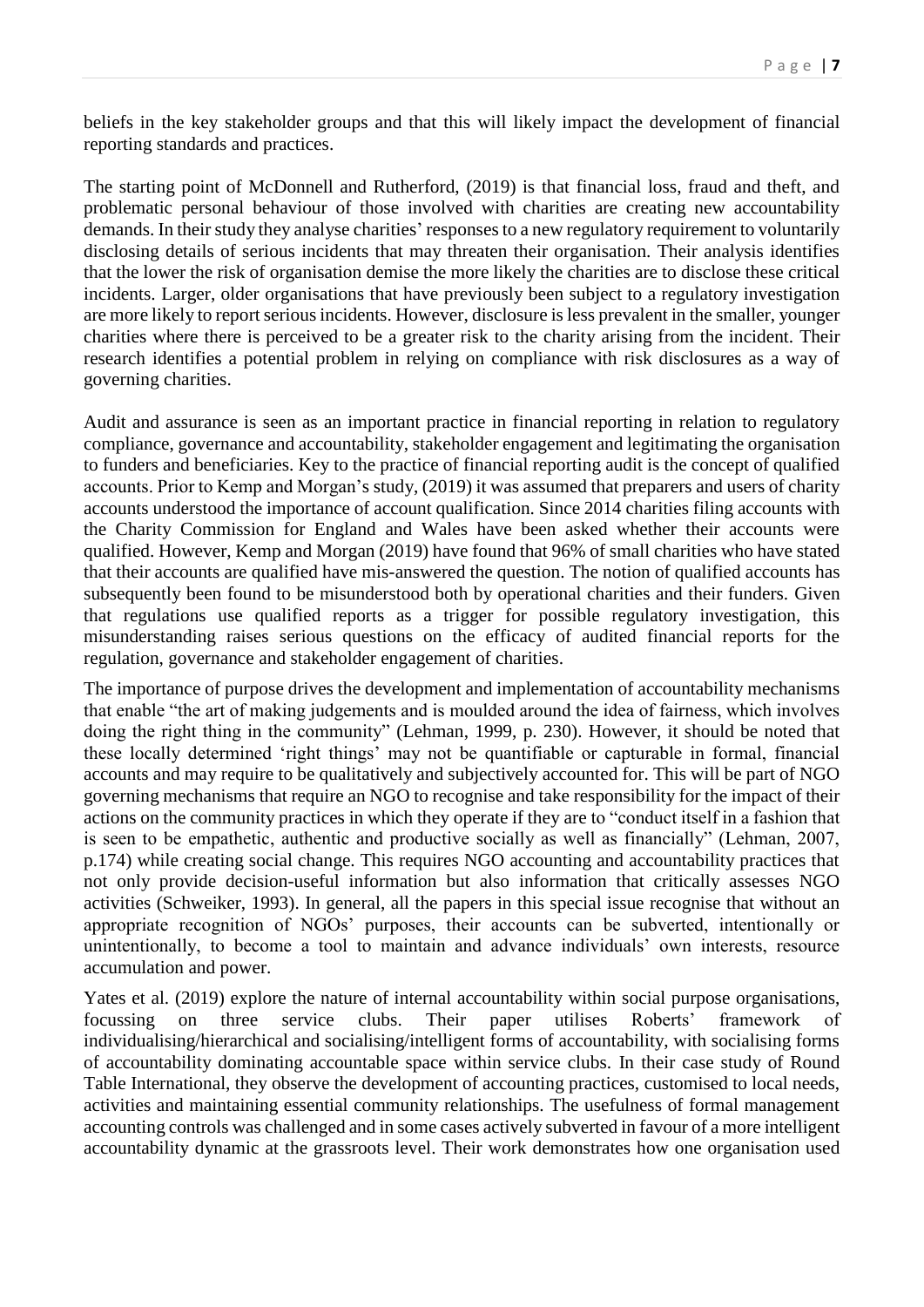accounting as a way to deal with the complex governance and management of membership organisation in order to keep a focus on purpose.

The importance of establishing a balance between donors and beneficiaries mediated through purpose has been explored by Uddin and Belal (this issue). Previous research identified how the power of donors acted against the development of accountability to beneficiaries (Agyemang, et al., 2017; Ebrahim, 2003; O'Leary, 2017; Uddin & Belal, 2019). Their case study of one of the world's largest NGOs has demonstrated how powerful stakeholders influenced NGOs to facilitate greater beneficiary accountability. Beneficiary accounting has been seen as a form of accounting that served a number of critical accounting functions, including stakeholder engagement, accounting to donors, organisational governance and management and demonstrating performance against purpose. They have observed that donors influenced NGOs directly by controlling critical resources in order to ensure more effective accounting and accountability strategies.

Advocacy NGOs play an important role in society by keeping in check the power of corporations and governments and uncovering rights violations, but this requires these NGOs to maintain their social legitimacy, internally and externally. Goncharenko (2019) has examined how the accountability agenda of advocacy NGOs is shaped by the need to maintain independence and preserve values when faced with financial and legitimacy pressures. Through an analysis of the discussions taking place in the NGOs' online community of practice, this study reveals that the accountability agenda and related practices of advocacy NGOs is determined by the interrelated threats of financial vulnerability, potential loss of independence, legitimacy challenges and the high level of public scrutiny.

Yates, et al. (2019), Uddin and Belal (2019) and Goncharenko (2019) support our prior assumption that within NGOs there is a greater commitment to genuinely address the interests of a broad range of stakeholders (O'Dwyer and Unerman, 2007, 2008) with a focus on substantive as opposed to procedural accountability (Gray et al., 2006). In these papers, the authors identified a sense of obligation towards the NGOs' purpose, rather than anxiety regarding the power of the stakeholders or financially-driven motives (O'Dwyer and Unerman, 2008). Within these organisations there was evidence of the development of enhanced forms of accountabilities to address the interests of the broad range of stakeholders (Lehman, 2007).

Denedo et al. (2019) report on the way in which local NGOs use alternative-accounts of others as a key activity to achieve their purpose, to protect the human, economic and environmental rights of indigenous communities in the Niger Delta. These alternative-accounts were considered useful, demanding greater accountability from others, making visible problematic activities, building capacity and networks for change, and addressing power imbalances. NGOs and local community representatives asserted that the production and communication of accounts of their suffering were making a difference and creating hope for future change.

In Goncharenko (2019), Uddin and Belal, (2019) and Yates, et al. (2019), we can see the possibility of circumventing formal power relations and formal accountability processes in order to provide locally meaningful accounts such as 'accounts' in the form of actions (Munro, 1996). This can also be observed in Denedo et al. (2019), where alternative accounts were produced with the potential to enable greater engagement between NGOs and their stakeholders. In these four papers (Denedo et al., 2019; Goncharenko, 2019; Uddin and Belal, 2019; Yates, et al. 2019) there was a tendency to privilege substantive accounting mechanisms that emphasized ongoing courses of action rather than the reporting of periodic end-result (Ebrahim, 2003; Gray et al., 2006).

These four papers demonstrate how NGOs have developed additional forms of accountability in the form of actions to meet their specific purposes (Munro, 1996), which allows us to recognise the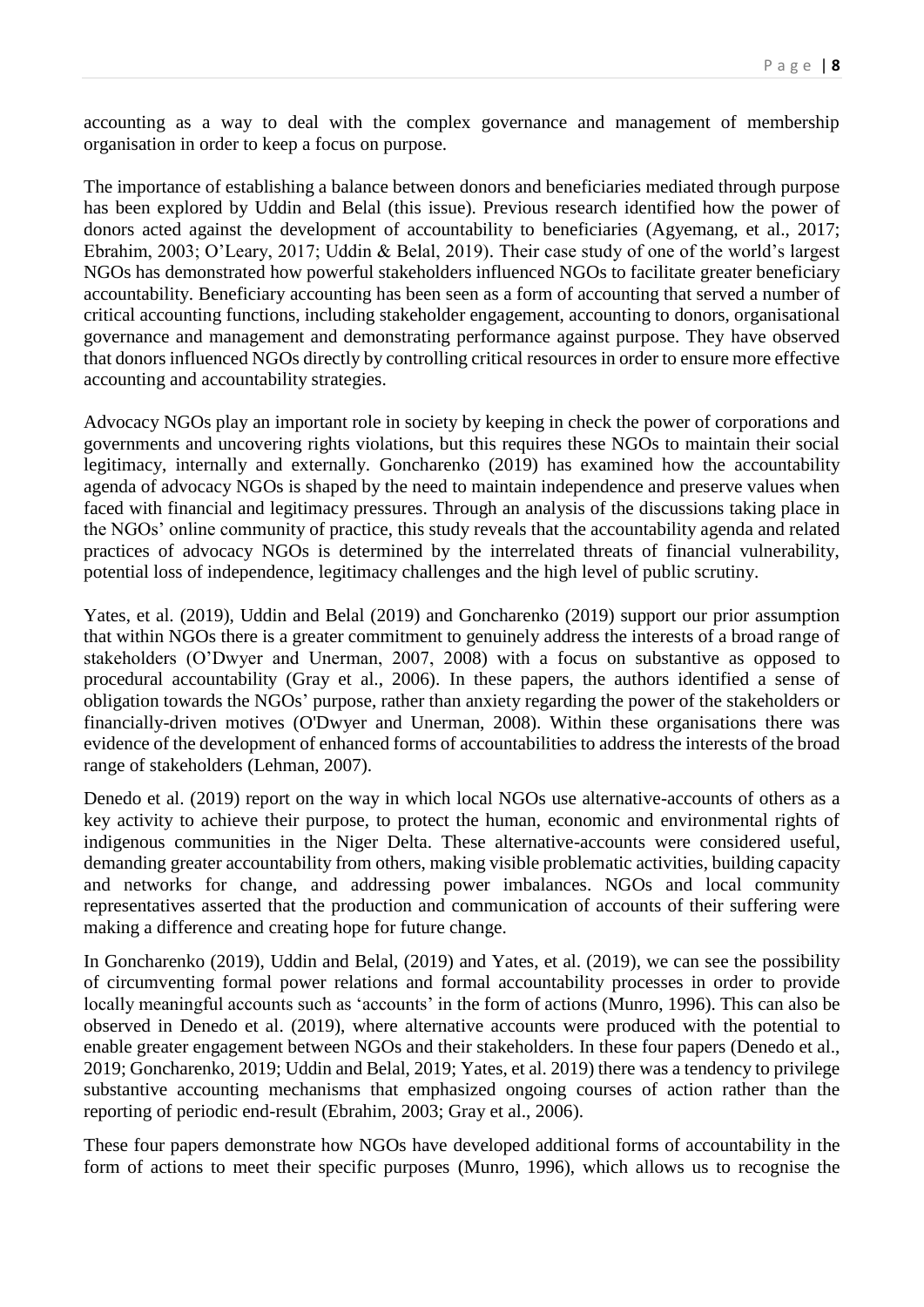possibility and capacity of NGOs to design different procedures of how accounts should be produced and exchanged (Roberts, 1991, 2003) with the clients, users, or beneficiaries, members, communities, partners, staff and supporters (Dixon et al., 2006, Christensen and Ebrahim, 2006, Edwards and Hulme, 1996). The other papers in this special issue (Cordery, et al. 2019; Kemp and Morgan, 2019; McDonnell and Rutherford, 2019) also problematize the capacity of formal financial reporting to satisfy all the accounting and accountability requirements of NGOs. Therefore, NGOs were observed to complement formal, accounts by producing customised, voluntary accounts (Christensen and Ebrahim, 2006) that enabled the NGO to 'account' for a more holistic understanding of their responsibilities that extends beyond economic and legal compliance (Munro, 1996). However, they also note the potential contribution of well-designed and enforced regulations, comprehensive and audited financial reports, supplemented with comprehensive, relevant voluntary disclosures. All accounting and accountability practices, regulated or otherwise, need to be evaluated and understood with reference to the NGO's original purpose, value or mission.

These enhanced NGO accounting and accountability practices appear to be influenced by a desire to empower and educate key stakeholders, creating awareness over issues that may impact on the rights and needs of marginalised stakeholders.

#### **4. Conclusion and future research agenda**

In this special issue we have built on the previous research on NGO accounting and accountability. We do not claim to have resolved the definitional issues that many scholars have tackled regarding NGOs and NGO accounting. However, for the purpose of this special issue we have clarified the broad definition of an NGO with reference to the latest scholarly developments in this space. The type of NGOs examined in this special issue is diverse both in terms of size, nature and geographic focus. Accordingly, related accounting and accountability practices have also varied considerably. The papers included in this special issue not only include large international NGOs like BRAC but also much smaller organisations such as UK service clubs. The nature of NGOs covered vary from development NGOs to advocacy NGOs and also some other types of organisations, including charities. Geographically, while most of the NGOs examined come from the UK, two studies deal with NGOs in emerging economies - Bangladesh and Nigeria.

There are broadly two groups of papers presented in this special issue. The first group of papers (Cordery, et al., 2019; Kemp & Morgan, 2019; McDonnell & Rutherford, 2019) highlights challenges in accounting and accountability related issues in formal financial reporting, auditing and disclosures aimed specifically at the regulators. The second group of papers (Denedo, et al., 2019; Goncharenko, 2019; Uddin & Belal, 2019; Yates, et al., 2019) examine more informal type of accounting and accountability related challenges related to NGOs' broader mission or social purpose.

As represented in this special issue NGO accountability is a dynamic subject. While there has been a longstanding scholarly interest on the subject in development studies, accounting scholars' attention to the subject has been of relatively recent origin. However, the subject is gaining momentum in recent times with various special issues published in different journals. We urge the future researchers to pay attention to a number of areas of NGO accountability and governance by taking a more critical perspective on it.

While this special issue contains a number of case studies we encourage more critical case studies of governance and accountability practices examining financial scandals, corruption, misuse of power in NGOs or other governance problems (Hind, 2017). We need more in-depth case studies, which are able to offer valuable insights into how accounting was implicated in the often competing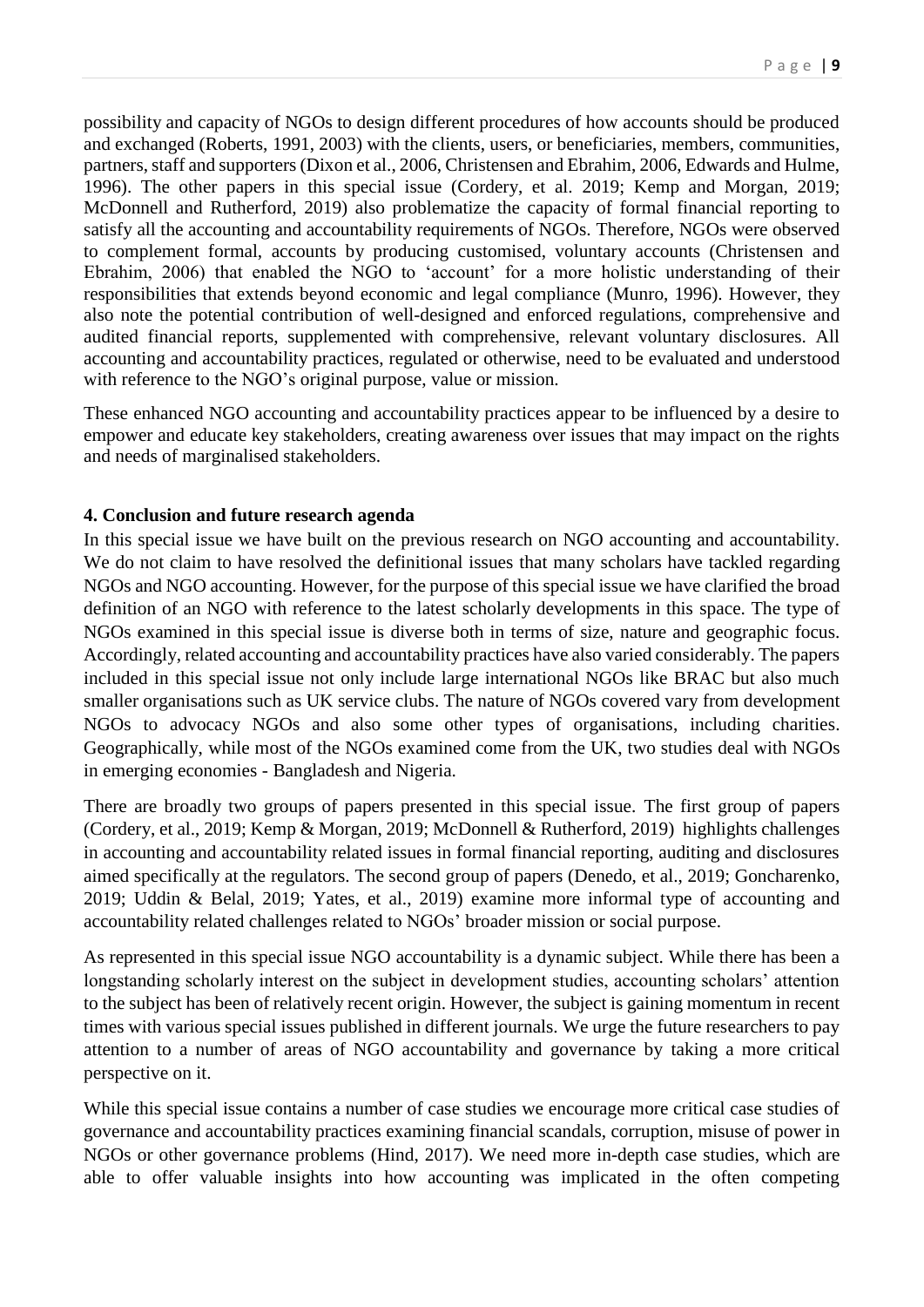accountability demands within a single NGO. Of particular interest would be studies in NGOs that were involved in high profile reputational conflicts or existential threats.

Complex accountability relationships between NGOs and their various stakeholders have been the subject of academic research within the accounting discipline and beyond. While researchers examining such relationships have paid significant attention to upward accountability to powerful stakeholders such as institutional donors and regulators, less attention has been paid to downward accountability by NGOs to beneficiaries and other less powerful stakeholders (Agyemang, et al., 2017; Ebrahim, 2003; O'Leary, 2017; Uddin & Belal, 2019). We invite future researchers to undertake critical analysis of forms, processes and mechanisms of beneficiary accountability by placing beneficiaries at the centre of the analysis.

Existing research suggests that NGOs have been too preoccupied with satisfying the requirements of powerful stakeholders to the extent that sometimes they end up neglecting the core social purpose for which they were established in the first place. This phenomenon has resulted in what the literature has labelled as "mission drift" (Epstein & Kristi, 2011; Epstein & Yuthas, 2010). This observation is particularly relevant in micro finance NGOs in the context of their pursuit of scalability or selfsustainability (Epstein & Yuthas, 2010). We invite future studies to examine the implications of such drift for NGO governance and accountability.

There are a number of NGO accountability and governance standards and guidelines NGOs may choose from in discharging accountability to a broad range of stakeholders. This often creates dilemma and confusion amongst the NGO practitioners. There is very little research examining how and why these standards and guidelines are applied in practice. In this regard critical analysis via in-depth case studies would be a useful addition to the literature. This would highlight the reasons and processes of choosing these standards and how they are made to work in practice.

NGO governance has been a controversial issue in the sector in recent times (Hind, 2017). The adequacy of current forms and processes of NGO governance has been questioned by the media in the light of various financial scandals and safe guarding issues. Critical analyses are needed to highlight how to overcome these challenges in the NGO sector and strengthen the NGO governance processes aimed at improved beneficiary accountability.

In their pursuit of desired social and environmental change some NGOs have started to engage in partnerships with businesses around the world. Does this kind of partnership lead to desired changes? Or does it help businesses legitimise their activities and maintain the status quo? Is there a danger that in the process of such partnership NGOs might lose their independence and radical edge? Future studies could examine the accountability and transparency in business-NGO partnerships (Burchell & Cook, 2013a, 2013b).

Given the nature of NGOs' engagement with various social and environmental challenges they are well placed to respond to the global challenges articulated in the United Nations' Sustainable Development Goals (SDGs). Some NGOs have been engaging with global challenges (such as poverty alleviation) well before the declaration of SDGs. Future researchers could examine the implications for NGO governance and accountability arising from NGOs' engagement with recent developments in SDGs.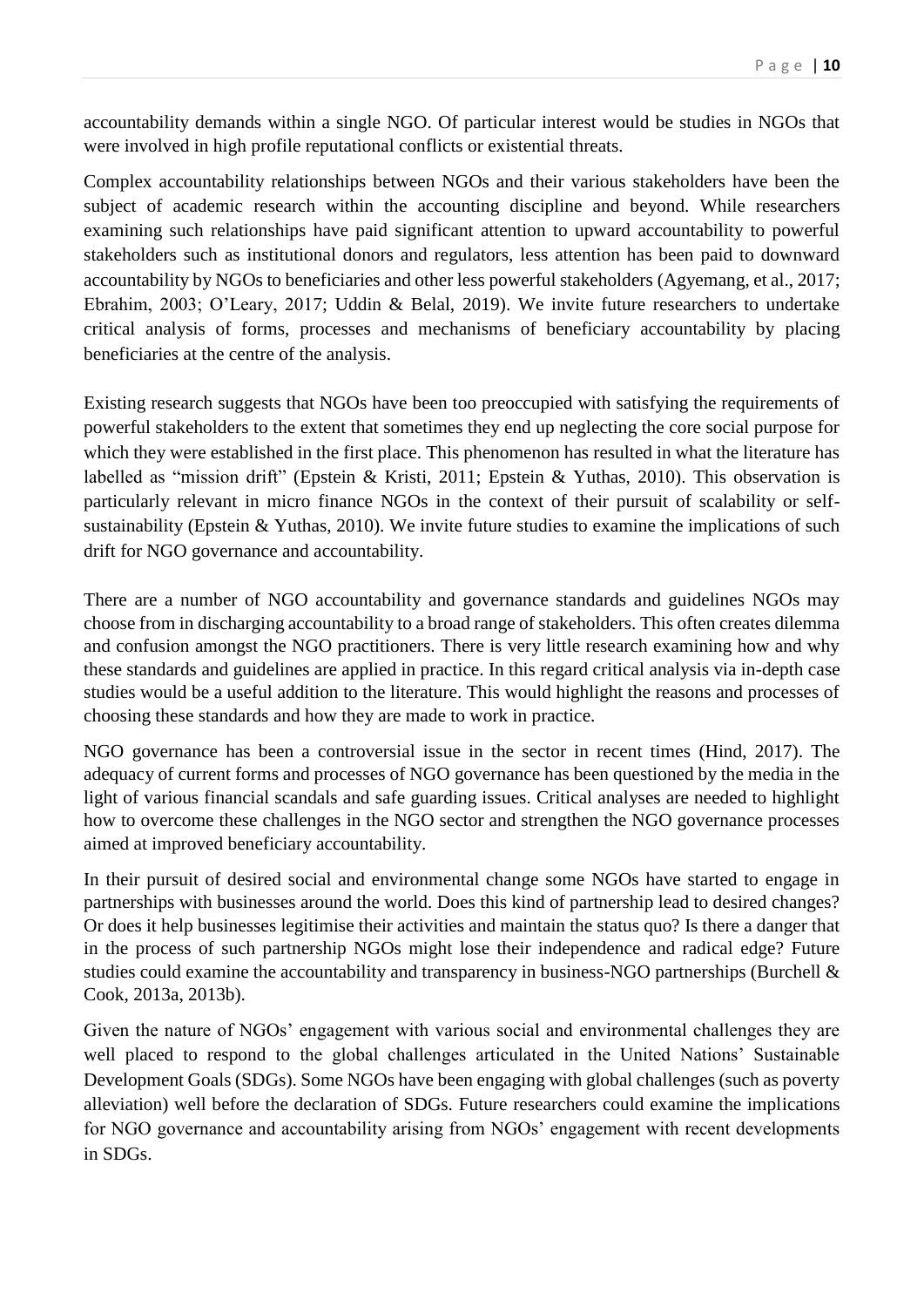One of the key conclusions arising from the papers included in this special issue that should shape future research is that accounting and accountability related challenges in NGOs vary depending on the context and purpose of their operations. Accordingly, forms of accountability practices vary from formal reporting to less hierarchical socialising forms of accountability (Roberts, 1991). In this context while formal reporting has its own place we could argue that, given the social purpose of these organisations they would do well by not losing sight of informal socialising forms of accountability. We also urge the future researchers to avoid viewing these forms of accountability as dichotomous. In this special issue Uddin and Belal (2019) contributes to the longstanding scholarly debate on donor versus beneficiary accountability by showing that they are not necessarily dichotomous. Instead they argue that donor accountability has some inbuilt beneficiary accountability features which can be mobilised to the advantage of disadvantaged beneficiaries, (Uddin and Belal, this issue).

Collectively the papers included in this special issue provide significant contribution to NGO accounting and accountability research. We hope that insights provided here would not only be of benefit to the scholarly communities working in this area but also to the various NGO practitioners and policy makers. We would like to ask scholars to engage with the issues raised in this special issue and connect with the future research agenda suggested above.

#### **References**

- Agyemang, G., O'Dwyer, B., Unerman, J., & Awumbila, M. (2017). Seeking "conversations for accountability": Mediating the impact of non-governmental organization (NGO) upward accountability processes. *Accounting, Auditing and Accountability Journal, 30*, 982-1007.
- Boomsma, R., & O'Dwyer, B. (2019). Constituting the governable NGO: The correlation between conduct and counter-conduct in the evolution of funder-NGO accountability relations. *Accounting, Organizations and Society, 72*, 1-20.
- Burchell, J., & Cook, J. (2013a). CSR, Co-optation and Resistance: The Emergence of New Agonistic Relations Between Business and Civil Society. *Journal of Business Ethics, 115*, 741-754.
- Burchell, J., & Cook, J. (2013b). Sleeping with the Enemy? Strategic Transformations in Business– NGO Relationships Through Stakeholder Dialogue. *Journal of Business Ethics, 113*, 505-518.
- Christensen, R. A., & Ebrahim, A. (2006). How does accountability affect mission? The case of a nonprofit serving immigrants and refugees. *Nonprofit Management & Leadership, 17*, 195- 209.
- Connolly, C., Dhanani, A., & Hyndman, N. (2013). The accountability mechanisms and needs of external charity stakeholders. *Association of Chartered Certified Accountants, London*.
- Cordery, C., & Deguchi, M. (2018). Charity registration and reporting: a cross-jurisdictional and theoretical analysis of regulatory impact. *Public Management Review, 20*, 1332-1352.
- Cordery, C. J., Crawford, L., Breen, O. B., & Morgan, G. G. (2019). International practices, beliefs and values in not-for-profit financial reporting. *Accounting Forum, 43*.
- Cordery, C. J., & Sim, D. (2018). Dominant stakeholders, activity and accountability discharge in the CSO sector. *Financial Accountability & Management, 34*, 77-96.
- Cordery, C. J., Sim, D., & van Zijl, T. (2017). Differentiated regulation: the case of charities. *Accounting & Finance, 57*, 131-164.
- Dawson, E. (1998). The relevance of social audit for Oxfam GB. *Journal of Business Ethics, 17*, 1457- 1469.
- Denedo, M., Thomson, I., & Yonekura, A. (2019). Ecological damage, human rights and oil: Local advocacy NGOs dialogic action and alternative accounting practices. *Accounting Forum, 43*.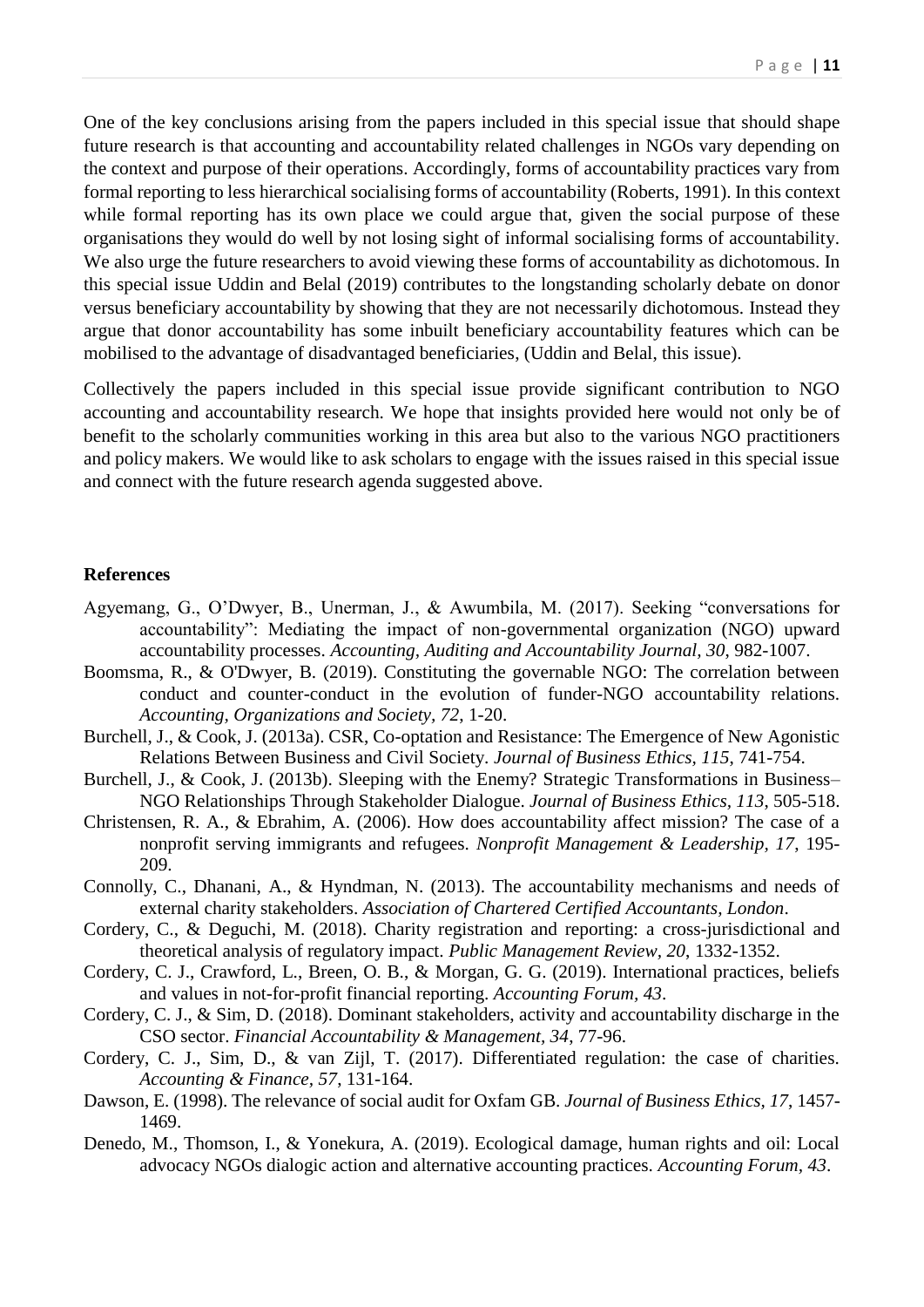- Dixon, R., Ritchi, J., & Siwale, J. (2006). Microfinance accountability from the grassroots. *Accounting, Auditing and Accountability Journal, 19*, 405-427.
- Ebrahim, A. (2003). Accountability in Practice: Mechanisms for NGOs. *World Development, 31*, 813- 829.
- Edwards, M., & Hulme, D. (1996). Too close for comfort? the impact of official aid on nongovernmental organizations. *World Development, 24*, 961-973.
- Epstein, M. J., & Kristi, Y. (2011). Protecting and regaining clarity of mission in the microfinance industry. *Sustainability Accounting, Management and Policy Journal, 2*, 322-330.
- Epstein, M. J., & Yuthas, K. (2010). Mission impossible: diffusion and drift in the microfinance industry. *Sustainability Accounting, Management and Policy Journal, 1*, 201-221.
- Fry, R. E. (1995). Accountability in organisational life: problem or opportunity for nonprofits? *Nonprofit Management and Leadership, 6*, 181-195.
- Goncharenko, G. (2019). The accountability of advocacy NGOs: Insights from the online community of practice. *Accounting Forum, 43*.
- Gray, R., Bebbington, J., & Collison, D. (2006). NGOs, civil society and accountability: making the people accountable to capital. *Accounting, Auditing & Accountability Journal, 19*, 319-348.
- Hansmann, H. B. (1986). The role of nonprofit enterprise. In S. Rose-Ackerman (Ed.), *The Economics of Nonprofit Institutions: Studies in Structure and Policy* (Vol. 89, pp. 57–84). New York: Oxford University Press.
- Hind, A. (2017). New development: Fundraising in UK charities—stepping back from the abyss. *Public Money & Management, 37*, 205-210.
- Kemp, J. H., & Morgan, G. G. (2019). Incidence and perceptions of "qualified" accounts filed by small charities. *Accounting Forum, 43*.
- Kluvers, R., & Tippett, J. (2011). An exploration of stewardship theory in a Not-for-Profit organisation. *Accounting Forum, 35*, 275-284.
- Lehman, G. (1999). Disclosing new worlds: a role for social and environmental accounting and auditing. *Accounting, Organizations and Society, 24*, 217-241.
- McDonnell, D., & Rutherford, A. C. (2019). Promoting charity accountability: Understanding disclosure of serious incidents. *Accounting Forum, 43*.
- Munro, R. (1996). Alignment and Identity Work: The Study of Accounts and Accountability. In R. Munro & J. Mouritsen (Eds.), *Accountability: Power, ethos and the technologies of managing* (pp. 1-19). London: International Thomson Business Press. .
- O'Dwyer, B., & Boomsma, R. (2015). The co-construction of NGO accountability: aligning imposed and felt accountability in NGO-funder accountability relationships. *Accounting, Auditing and Accountability Journal, 28*, 36-68.
- O'Dwyer, B., & Unerman, J. (2007). From functional to social accountability: Transforming the accountability relationship between funders and non-governmental development organisations. *Accounting, Auditing & Accountability Journal, 20*, 446-471.
- O'Dwyer, B., & Unerman, J. (2008). The paradox of greater NGO accountability: A case study of Amnesty Ireland. *Accounting, Organisations and Society, 33*, 801-824.
- O'Leary, S. (2017). Grassroots accountability promises in rights-based approaches to development: The role of transformative monitoring and evaluation in NGOs. . *Accounting, Organizations and Society, 63*, 21-41.
- Roberts, J. (1991). The possibilities of accountability. *Accounting, Organizations and Society, 16*, 355- 368.
- Roberts, J. (2003). The manufacture of corporate social responsibility: Constructing corporate sensibility. *Organization, 10*, 249-265.
- Salamon, L. M., & Anheier, H. K. (1992a). In search of the non-profit sector. I: The question of definitions. *Voluntas: International Journal of Voluntary and Nonprofit Organizations, 3*, 125- 151.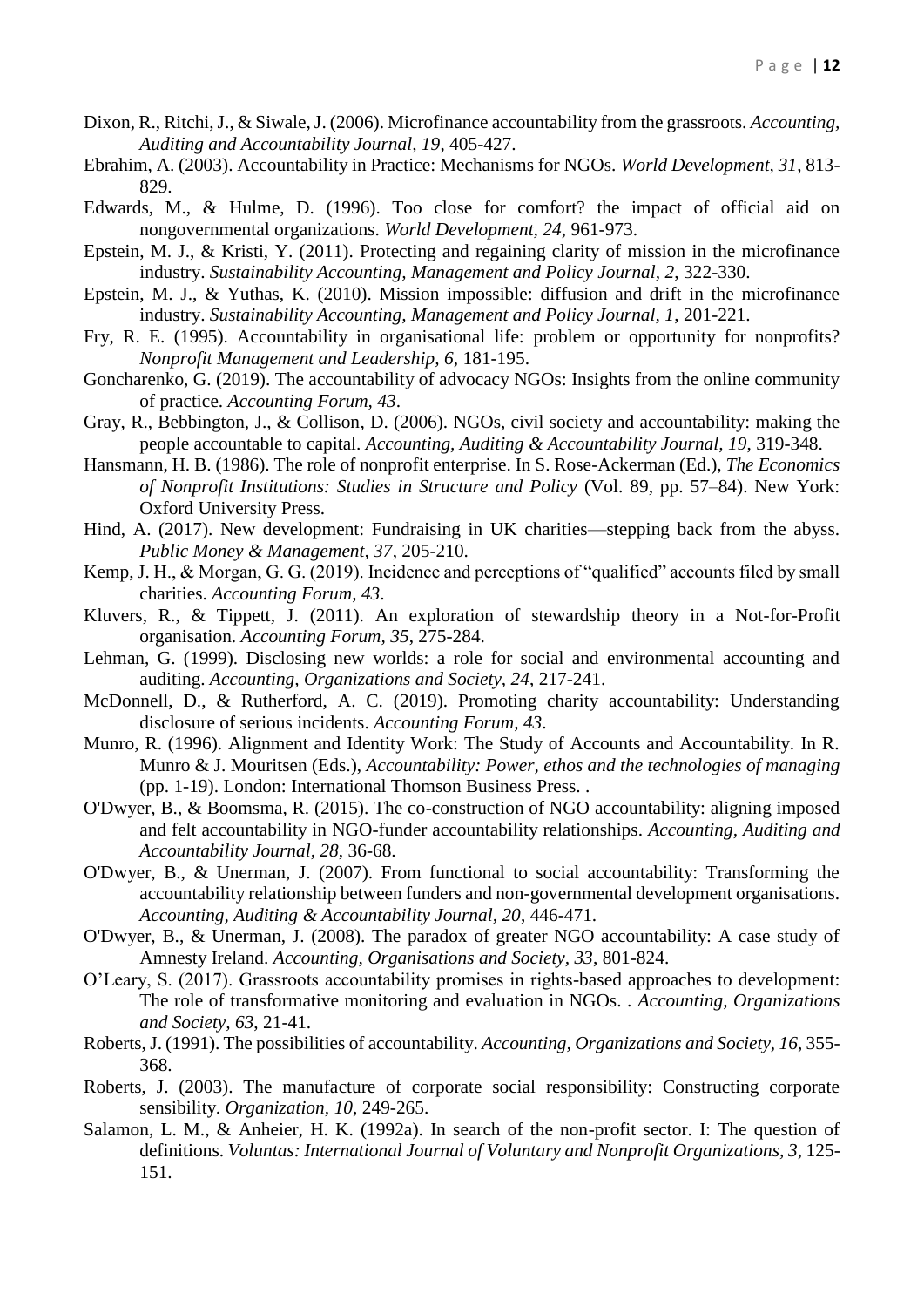- Salamon, L. M., & Anheier, H. K. (1992b). In search of the non-profit sector. II: The question of definitions. *Voluntas: International Journal of Voluntary and Nonprofit Organizations, 3*, 267– 309.
- Salamon, L. M., Sokolowski, S. W., Haddock, M. A., & Tice, H. S. (2013). The state of global civil society and volunteering: Latest findings from the implementation of the UN nonprofit handbook. *Center for Civil Society Studies Working Paper, 49*.
- Schweiker, W. (1993). Accounting for ourselves: accounting practice and the discourse of ethics. *Accounting, Organizations and Society, 18*, 231-252.
- Theodosopoulos, G. (2011). Voluntary hospices in England: A viable business model? In *Accounting Forum* (Vol. 35, pp. 118-125): Elsevier.
- Uddin, M. M., & Belal, A. R. (2019). Donors' influence strategies and beneficiary accountability: An NGO case study. *Accounting Forum, 43*.
- Unerman, J., & O'Dwyer, B. (2006). Theorising accountability for NGO advocacy. *Accounting, Auditing & Accountability Journal, 19*, 349-376.
- Yates, D., Gebreiter, F., & Lowe, A. (2019). The internal accountability dynamic of UK service clubs: Towards (more) intelligent accountability? *Accounting Forum, 43*.

**Table 1: NGO accounting and accountability: summary of papers included in this special issue**

| <b>Authors</b>  | <b>Research objective</b> | <b>Theory</b> | <b>Method</b> | <b>Key Findings</b>          | Geographic |
|-----------------|---------------------------|---------------|---------------|------------------------------|------------|
|                 |                           |               |               |                              | focus      |
| Cordery, et al. | Examines the need         | Institutional | Questionnaire | While majority of the        | Global     |
| (2019)          | for a global approach     | logic         | survey        | survey respondents           |            |
|                 | to not-for-profit         |               |               | believe that there is a need |            |
|                 | organisations'            |               |               | to develop international     |            |
|                 | (NPOs') financial         |               |               | standards related to NPO     |            |
|                 | reporting                 |               |               | reporting there are          |            |
|                 |                           |               |               | tensions/conflicts in their  |            |
|                 |                           |               |               | beliefs                      |            |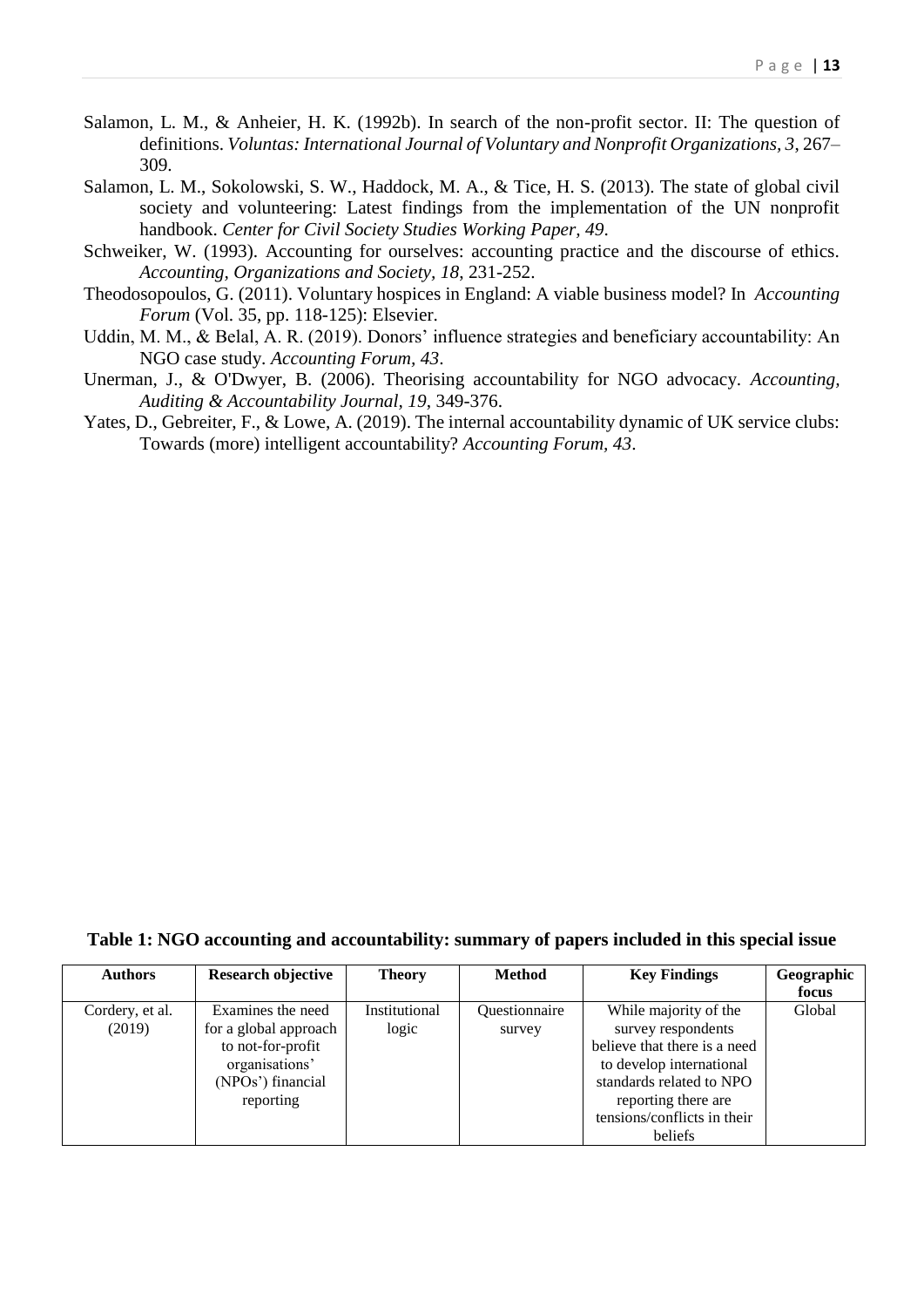| McDonnell and          | Examines reporting    | Charity         | Quantitative     | Larger charities are more   | UK              |
|------------------------|-----------------------|-----------------|------------------|-----------------------------|-----------------|
| Rutherford (2019)      | of serious incidents  | Accountability  |                  | likely to report serious    |                 |
|                        | in Scottish charities |                 |                  | incidents as compared to    |                 |
|                        |                       |                 |                  | smaller charities           |                 |
| Kemp and               | Examines incidence    | N/A             | Quantitative     | Most participants in the    | <b>UK</b>       |
| Morgan (2019)          | and perceptions of    |                 |                  | study misunderstood the     |                 |
|                        | "qualified accounts"  |                 |                  | notions of "qualified       |                 |
|                        | by charity managers   |                 |                  | accounts"                   |                 |
|                        | and funders           |                 |                  |                             |                 |
| Denedo, et al.         | Examines why some     | Dialogic action | Interviews       | Various NGOs and            | Nigeria         |
| (2019)                 | NGOs use dialogic     | and             |                  | community                   |                 |
|                        | action and accounts   | accountability  |                  | representatives in Niger    |                 |
|                        | to achieve various    |                 |                  | Delta region have used      |                 |
|                        | social, economic and  |                 |                  | alternative accounting to   |                 |
|                        | environmental rights  |                 |                  | promote the need for        |                 |
|                        | of local communities  |                 |                  | greater corporate           |                 |
|                        |                       |                 |                  | accountability in oil and   |                 |
|                        |                       |                 |                  | gas production activities   |                 |
| <b>Uddin</b> and Belal | Examines how          | Stakeholder     |                  | Powerful stakeholders like  |                 |
|                        |                       |                 | Case study based |                             | Bangladesh      |
| (2019)                 | donors can influence  | influence       | field work       | donors can use direct and   |                 |
|                        | NGOs to facilitate    | strategy        | including        | indirect influence          |                 |
|                        | accountability        |                 | interviews       | strategies to facilitate    |                 |
|                        | towards beneficiaries |                 |                  | NGO accountability          |                 |
|                        |                       |                 |                  | towards beneficiaries       |                 |
| Goncharenko            | <b>Examines</b> how   | Stakeholder     | Netnography      | Online accountability       | <b>UK</b>       |
| (2019)                 | accountability        | accountability  |                  | discourses of advocacy      |                 |
|                        | agenda of advocacy    |                 |                  | NGOs are dominated by       |                 |
|                        | NGOs is shaped by     |                 |                  | powerful stakeholder like   |                 |
|                        | the need for          |                 |                  | donors                      |                 |
|                        | independence,         |                 |                  |                             |                 |
|                        | reputation and        |                 |                  |                             |                 |
|                        | organisational values |                 |                  |                             |                 |
|                        | under various         |                 |                  |                             |                 |
|                        | pressures             |                 |                  |                             |                 |
| Yates, et al.          | Examines internal     | Roberts'        | Cross sectional  | As compared to              | $\overline{UK}$ |
| (2019)                 | accountability        | (1991)          | design           | hierarchical accountability |                 |
|                        | practices of UK       | Accountability  | Interviews       | a more socialising form of  |                 |
|                        | service clubs         | Framework       |                  | accountability dominates    |                 |
|                        |                       |                 |                  | the accountable space       |                 |
|                        |                       |                 |                  | within the UK service       |                 |
|                        |                       |                 |                  | clubs                       |                 |
|                        |                       |                 |                  |                             |                 |

# **Table 2: NGO Accounting and Accountability Practices – how defined, what for and to whom**

| Demands<br>associated with | Definitional characteristics of NGOs |           |            |         |              |            |
|----------------------------|--------------------------------------|-----------|------------|---------|--------------|------------|
| NGO                        | Regulations                          | Financing | Governance | Purpose | Stakeholders | Activities |
| accounting and             |                                      |           | Structure  |         |              |            |
| accountability             |                                      |           |            |         |              |            |
| practices                  |                                      |           |            |         |              |            |